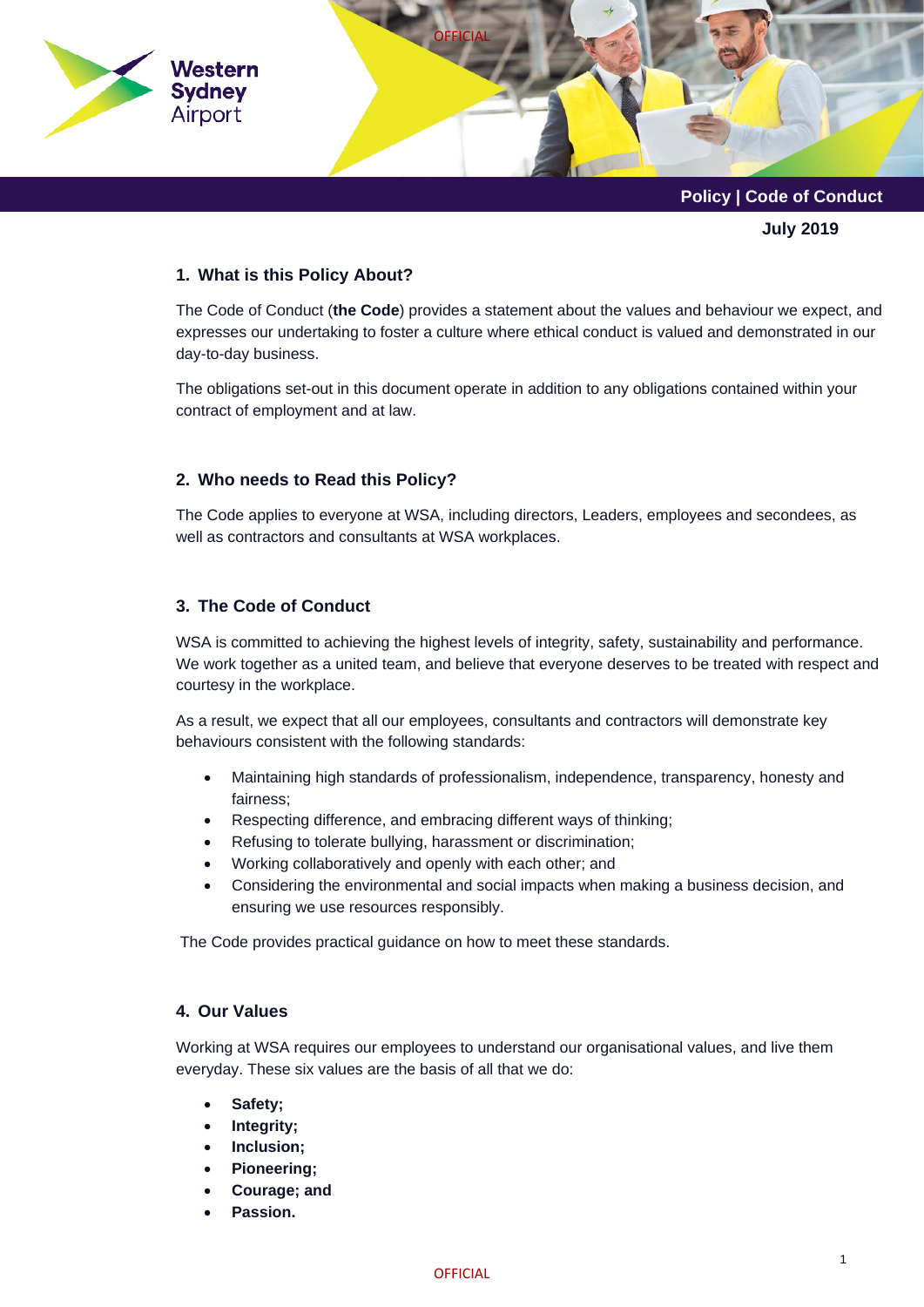

## **5. Behaving Professionally**

At WSA, we adopt the highest standards of professional and ethical conduct, to create an inclusive and productive working environment. We believe strongly in treating everyone respectfully and courteously, and do not tolerate discriminatory behaviours. We are committed to excellence in order to deliver the best possible outcomes for our stakeholders and the community.

## **5.1 Equality in Employment**

We offer our people opportunities for employment, professional development and promotion based on merit. As stated in our Equal Opportunity, Diversity and Inclusion Policy we do not tolerate any form of unlawful discrimination, including but not limited to discrimination on the basis of race, religion, gender, sexuality, disability, age or family responsibilities.

Leaders must ensure that recruitment-related decisions are based only on merit and business considerations.

We are all expected to treat others fairly and courteously, irrespective of the attributes of the person, and to act in ways that support the reputation of WSA.

# **5.2 Harassment (including sexual harassment) and bullying**

As an equal opportunity employer, WSA does not tolerate any form of sexual harassment, harassment or bullying in the workplace, and aims to foster a culture that is supportive and inclusive.

*Sexual harassment is any unwanted or unwelcome sexual behaviour, which makes a person feel offended, humiliated or intimidated.*

Sexual harassment can include, but is not limited to:

- unwelcome sexual advances, including staring or requests to go on dates;
- unwelcome requests for sexual favours, including suggestive jokes; and
- unwelcome sexual behaviour, including gestures or comments sexual in nature.

*Harassment can occur in many ways, but is generally a pattern of behaviour that is unwelcome and humiliates, intimidates or offends the recipient.*

*Bullying is repeated and unreasonable behaviour towards a person that creates a risk to health and safety, and can include as verbal, physical, social or psychological harm.*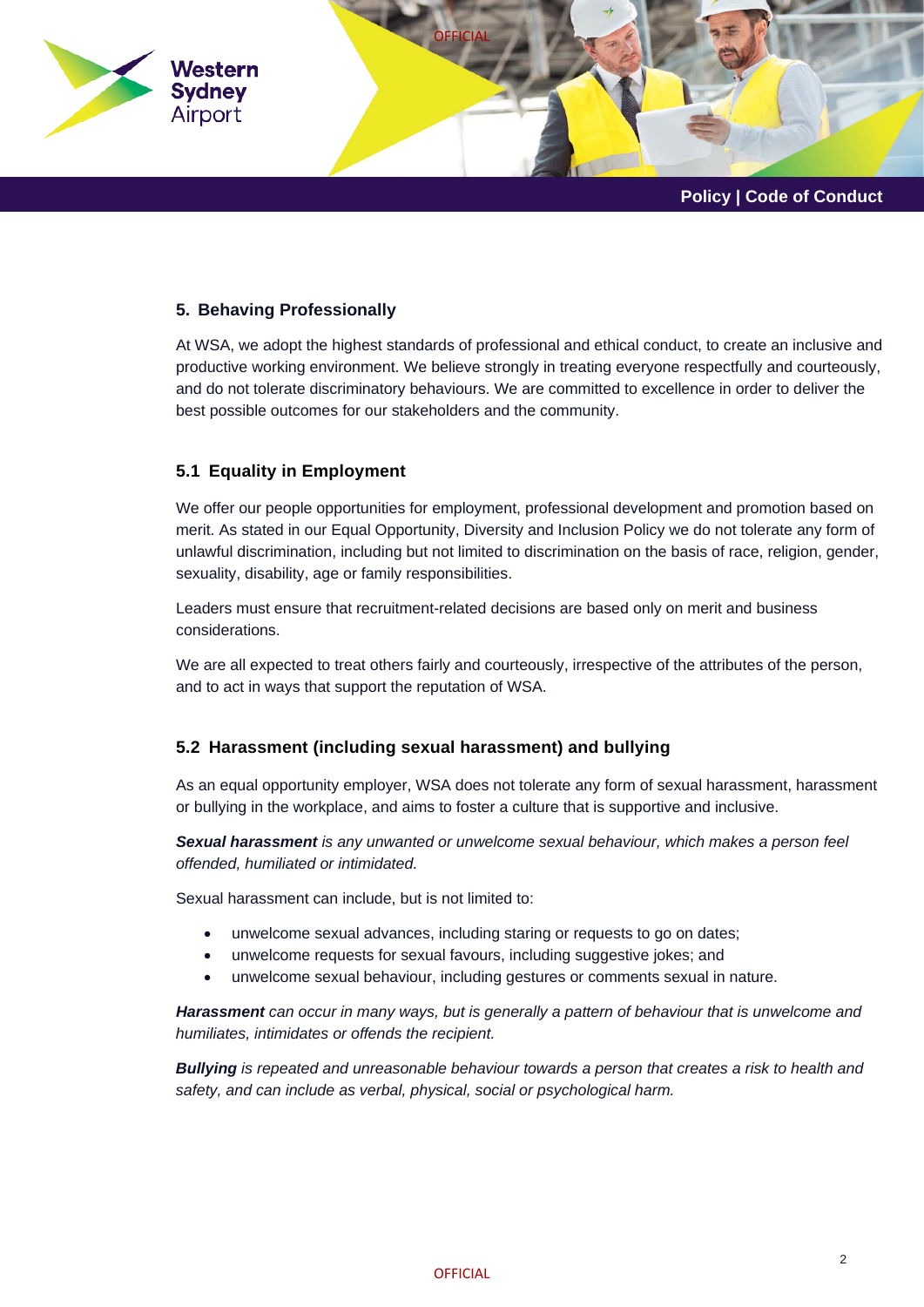

Harassment or bullying can include, but is not limited to:

- behaving aggressively;
- teasing or practical jokes;
- pressuring someone to behave inappropriately;
- excluding someone from work-related events; and
- imposing unreasonable work demands.

WSA is focused on staying true to its values. To do so will require it to undertake reasonable management action. Reasonable management action that is carried out in a reasonable way is not bullying. **Examples** of reasonable management action which are not bullying include, but are not limited to:

- setting workplace standards or goals, or providing directions;
- undertaking performance management processes;
- holding meetings, counselling or taking disciplinary action to address unsatisfactory behaviour or performance;
- undertaking workplace investigations;
- responding to organisational change; and
- restructuring the organisation, reporting lines, responsibilities or authorities.

At WSA, it is important for all those covered by this Code of Conduct to behave at the highest standards of professional and ethical conduct.

| <b>Always</b>                                                                                                                                                                                                                      | <b>Never</b>                                                                                                                                                                 |
|------------------------------------------------------------------------------------------------------------------------------------------------------------------------------------------------------------------------------------|------------------------------------------------------------------------------------------------------------------------------------------------------------------------------|
| • Treat others fairly and respectfully<br>Promote a workplace without<br>$\bullet$<br>harassment or bullying<br>Speak up if you have seen bullying<br>$\bullet$<br>or harassment, even if the<br>behaviour was not directed at you | Tolerate unlawful discrimination of<br>$\bullet$<br>any kind<br>Act in a way that insults,<br>intimidates or humiliates a person<br>Engage in sexual harassment<br>$\bullet$ |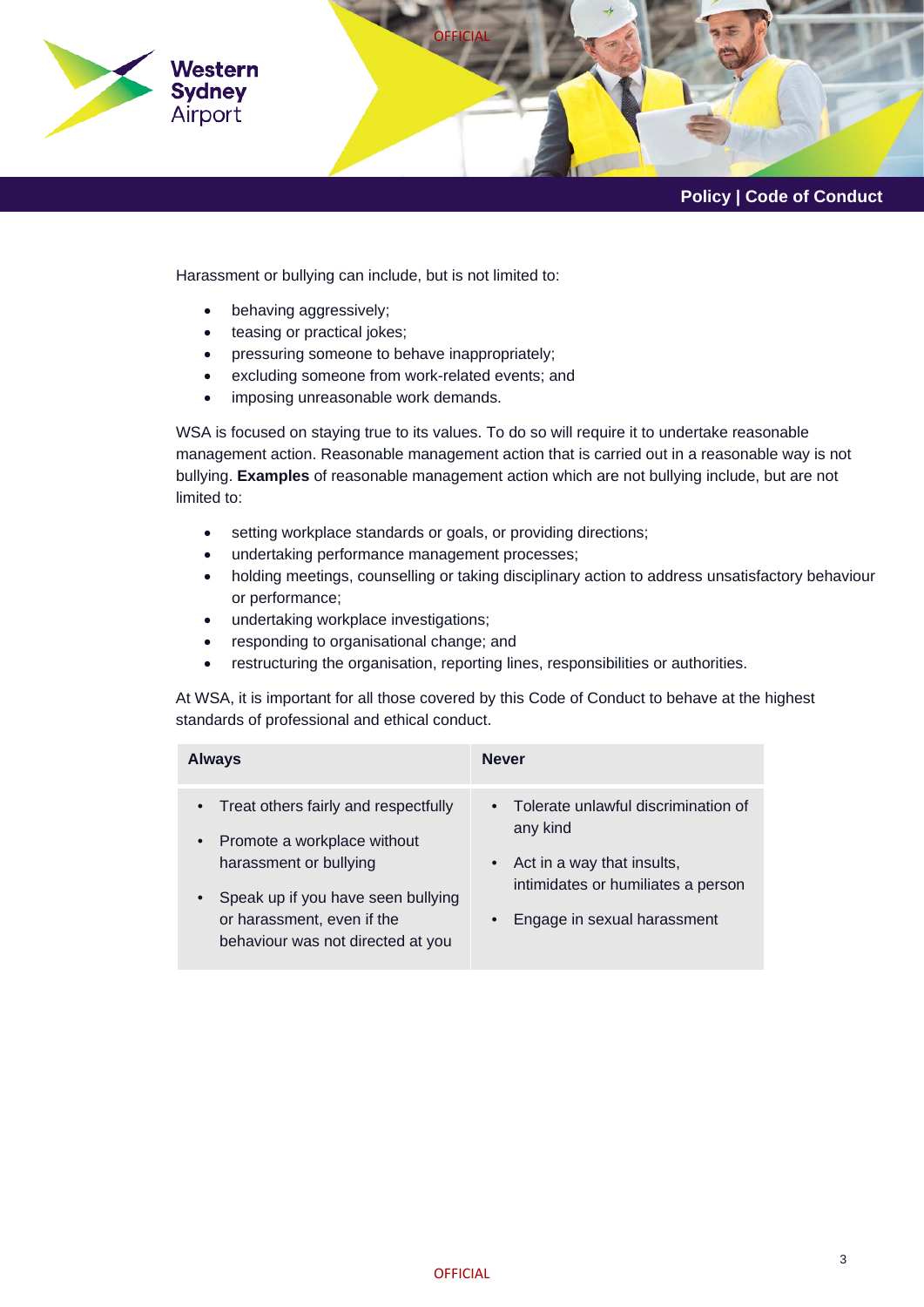

## **5.4 Work Practices**

To deliver Western Sydney Airport, as well as our aim to benefit the local and national community, we need to maintain the highest standards of professionalism and effective work practices. At a minimum, we perform our work to the expected standard and with due care and skill; but we aim to exceed this expected standard wherever we can.

| <b>Always</b>                                                                                                                                                                                                                                | <b>Never</b>                                                                                                                                                                                                                                                                                                                                                       |
|----------------------------------------------------------------------------------------------------------------------------------------------------------------------------------------------------------------------------------------------|--------------------------------------------------------------------------------------------------------------------------------------------------------------------------------------------------------------------------------------------------------------------------------------------------------------------------------------------------------------------|
| Attend work as agreed with your<br>Leader<br>If you will be late or can't attend<br>work, contact your Leader<br>Present yourself professionally<br>Follow reasonable and lawful<br>directions from your Leader and<br>other WSA authorities | Commit an act which could bring<br>WSA into disrepute, whether it be<br>intentionally, recklessly or<br>otherwise<br>Ignore an issue that has arisen in<br>$\bullet$<br>the workplace or in relation to the<br>project, and fail to escalate where<br>appropriate<br>Engage in any form of misconduct<br>Perform your duties in a negligent<br>$\bullet$<br>manner |

## **5.5 Laws and Regulations**

We are all responsible for ensuring that our actions comply with all relevant WSA policies and procedures, as well as any laws or regulations that apply to your work.

## **5.6 Delegation of Authority**

When acting with delegated authority or acting in a 'higher duties' capacity, you must maintain the standards and values required of the role.

## **5.7 Criminal and Corrupt Conduct**

Criminal and/or corrupt conduct of any kind will not be tolerated. WSA may report such conduct to the appropriate authority, and cooperate with any subsequent investigation. We are all encouraged to identify any possible criminal and/or corrupt conduct in line with WSA's Whistleblower Policy.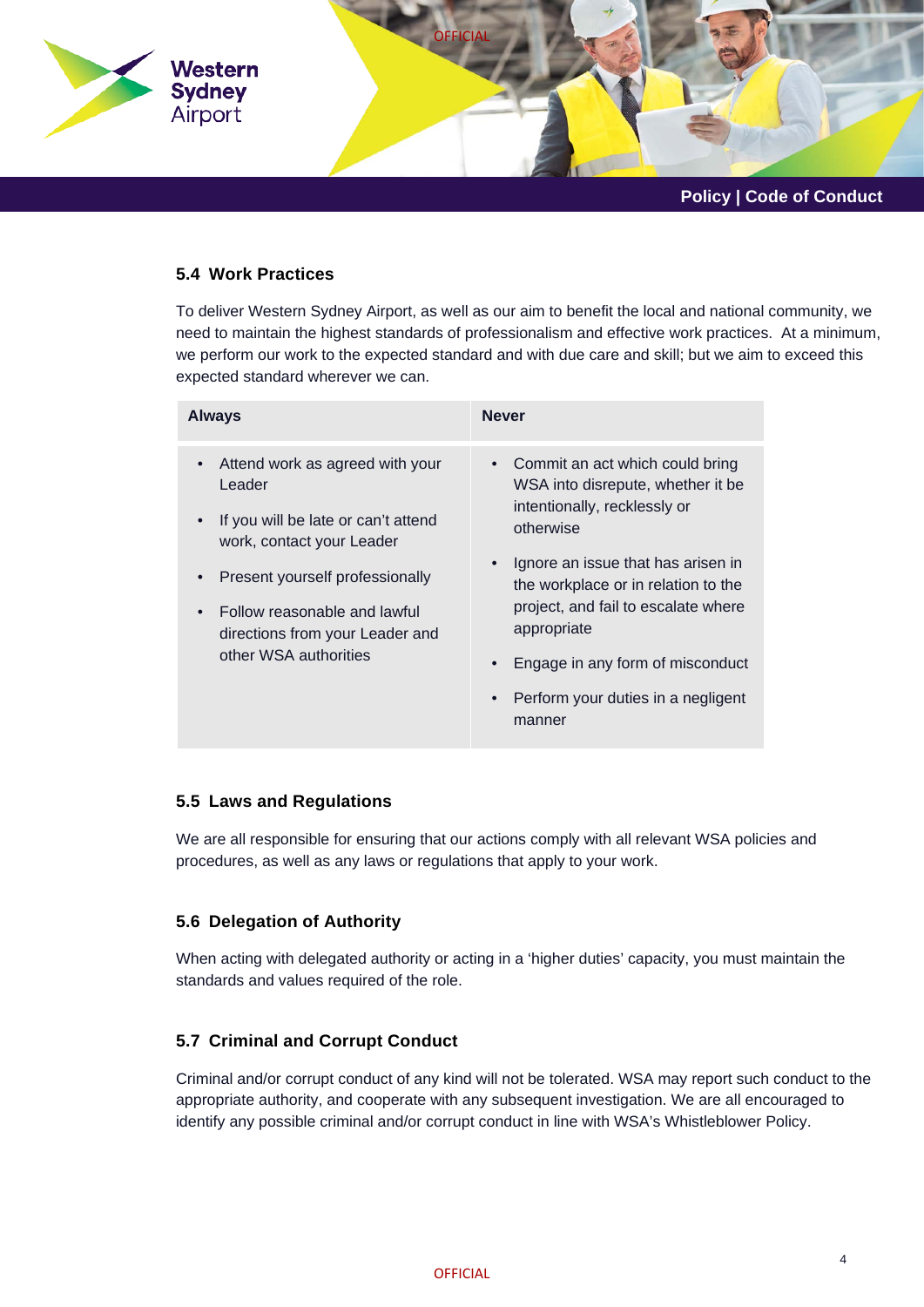

## **6. Engaging with Third Parties**

WSA engages with a wide range of stakeholders across industry, community and government. In particular, we are a part of the Western Sydney community, and are committed to building relationships with local businesses and social institutions.

We uphold the highest standards of transparency, impartiality and accountability in all our business dealings, while ensuring that we continue to build positive relationships and communicate openly with industry and the public.

## **6.1 External Communications**

Due to the high-profile nature of WSA's work, it is important that you make no public comment, including on social media, regarding WSA without prior authorisation from Corporate Affairs.

You may have other obligations in regard to your communications about WSA under law, contract and policy. It is important that you understand and comply with these obligations at all times.

#### **6.2 Confidentiality and Privacy**

We take our obligations to protect confidential and personal information seriously, and ensure that our people clearly understand their responsibilities regarding confidential and private material. For more information, see the Confidentiality Policy.

When sending an external email or letter make sure that it is marked appropriately, depending on the content (e.g. as 'OFFICIAL', 'OFFICIAL: Sensitive', 'Commercial-in-Confidence', 'Personal' or 'Privileged'). If you are not sure of the appropriate marking, speak to your Leader.

When communicating with a third party that has been engaged contractually by WSA, you should make sure the organisation has signed a confidentiality agreement before passing on any confidential or sensitive material. If you are passing on material to a contractor or consultant, ensure you only send information that is relevant to the work they are performing for WSA (i.e. on a '**need to know**' basis). For more information, see the Confidentiality Policy.

An example of activity that is a breach of confidentiality and privacy is set-out below.

#### **Example: Breach of confidentiality and privacy obligations**

(A) You are an engineer contracted to work on the Early Earthworks. Your organisation has signed a confidentiality agreement with WSA. You learn about a significant adjustment in the scheduling which is only known to a few people. You mention this to your cousin over drinks.

*This is a breach of your obligations to WSA – the change in project dates is confidential information, and there was no reason for disclosing it to your cousin.*

An example of activity that is not a breach of confidentiality and privacy is set-out below.

#### **OFFICIAL**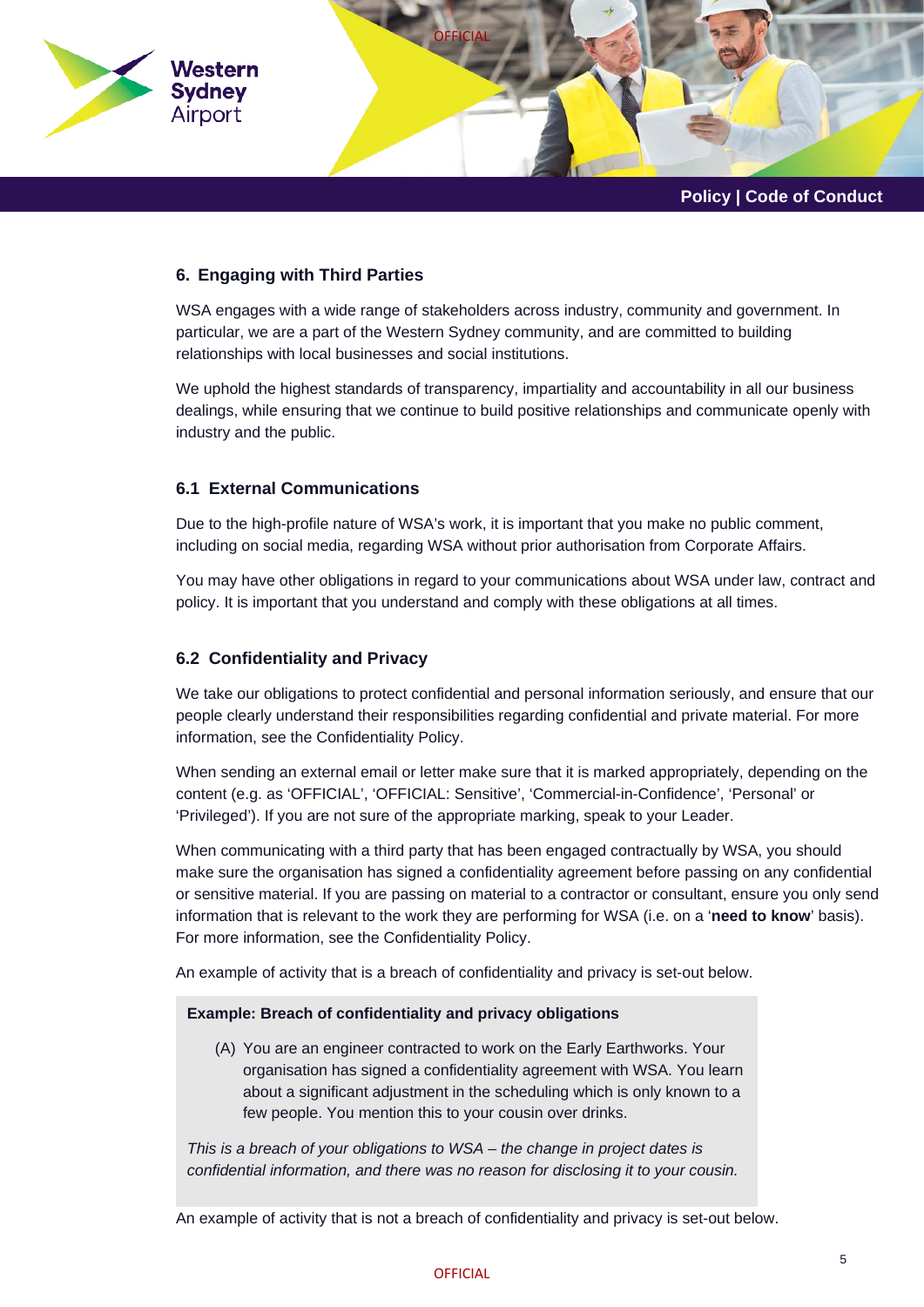

#### **Example: No breach of confidentiality or privacy obligations**

(B) You are employed in WSA's finance team, and work closely with an external accounting firm on budget matters. You are aware this firm has signed a confidentiality agreement. You email the accountant details of an upcoming procurement (not yet public) so that they can accurately forecast the budget for the next month.

*This is not a breach of confidentiality – though the information about the procurement is confidential, you provided it on a 'need to know' basis, to an organisation that is bound by a confidentiality agreement.*

## **7. Conflicts of Interest**

*Broadly, a Conflict of Interest exists where your financial, personal or other interests, or your position within WSA, affects your objectivity or independence in relation to business decisions. There are three different types of conflicts of interest:*

- **Actual**: direct conflict between your official WSA duties and a competing interest or obligation, whether personal or involving a third-party;
- **Perceived**: where it could reasonably be perceived that a competing interest could improperly influence the performance of your official duties; and
- **Potential**: where you have an interest or obligation, whether personal or involving a thirdparty, that could conflict with your official WSA duties in the future.

Conflicts of interests may also be categorised as pecuniary or non-pecuniary. A pecuniary conflict of interest is where you have a financial interest or the capacity to make a financial gain or loss. This includes anything that may impact your shareholdings, superannuation, financial interests, gifts and hospitality and property ownership (or such interests belonging to someone close to you, such as a friend, partner or family-member). A non-pecuniary conflict of interest does not have a financial component.

At WSA, we make business decisions impartially, and with the aim of advancing the Western Sydney Airport project and benefitting WSA's shareholders, industry and the local community. We strive to ensure that our decisions are not subject to any conflict of interest. Therefore, we must all take steps to avoid situations that compromise the quality of their work or their ability to make impartial business decisions.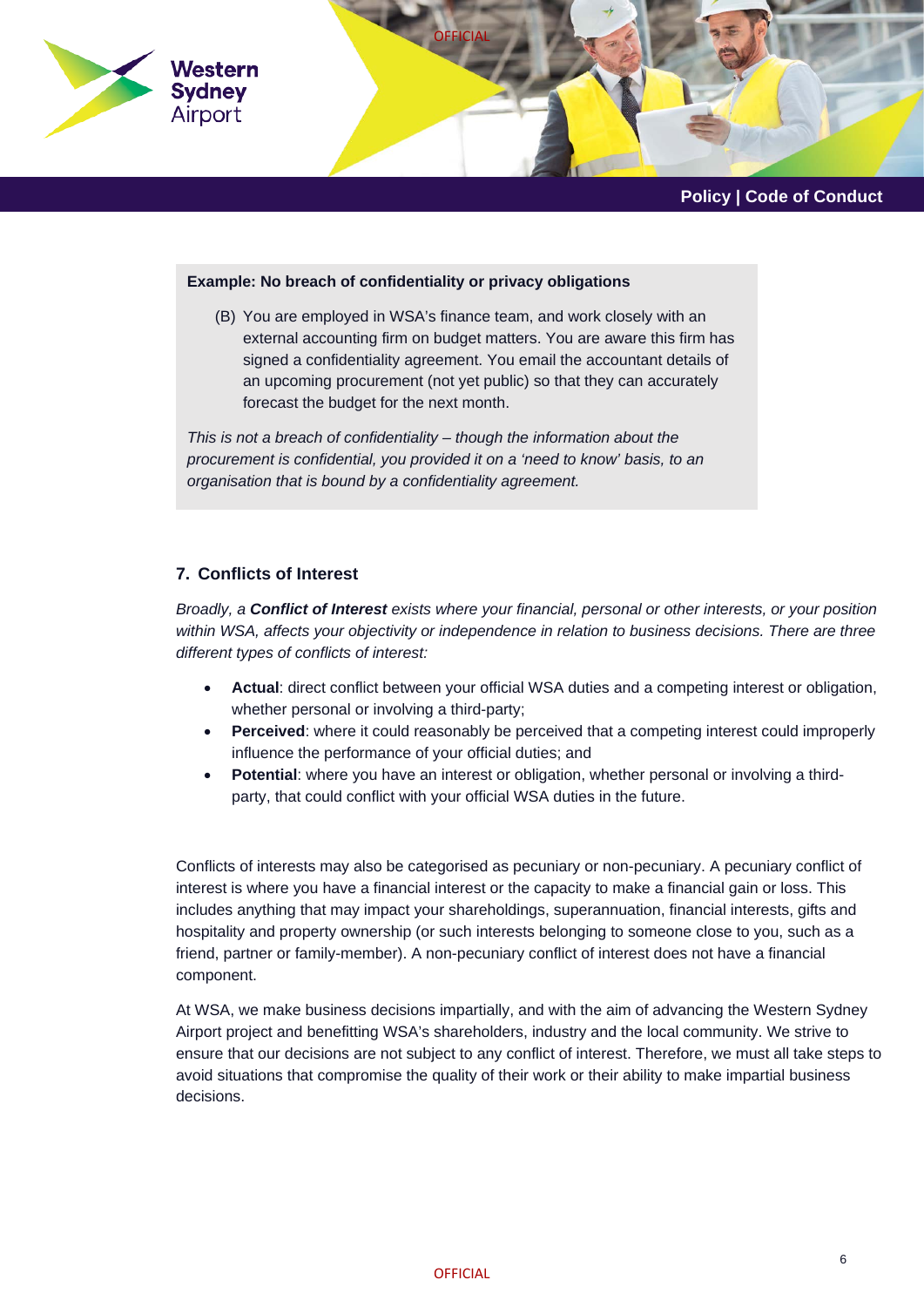

## **Examples of conduct that constitutes a breach of your duty to avoid conflicts of interest**

- Benefitting, or knowing that you or a friend or relative may benefit from an activity that WSA is involved in (or where a reasonable person thinks that you may be personally influenced by something WSA is involved in, this is a perceived conflict).
- Maintaining a personal relationship with a WSA colleague and/or business contact that may actually or potentially affect (or may be perceived as affecting) your impartiality.
- Having personal beliefs that influence your impartiality.
- Using business information that you have acquired through your work with WSA for personal gain.
- Having a second job that compromises your integrity or impacts on your ability to perform your employment with WSA impartially.

Whether your obligations are derived from common law, contract or this policy, breaching your obligations may result in disciplinary action be taken.

| <b>Always</b>                                                                                                                                                                                                                                                                                                                                                                                            | <b>Never</b>                                                                                                                                                                                                                                                                                                                                                        |
|----------------------------------------------------------------------------------------------------------------------------------------------------------------------------------------------------------------------------------------------------------------------------------------------------------------------------------------------------------------------------------------------------------|---------------------------------------------------------------------------------------------------------------------------------------------------------------------------------------------------------------------------------------------------------------------------------------------------------------------------------------------------------------------|
| Tell your Leader as soon as<br>possible about an actual or<br>potential conflict of interest<br>Avoid dealings or relationships<br>that cause or might cause a<br>conflict<br>Take steps to withdraw from the<br>situation leading to the conflict<br>Use good judgement when<br>deciding whether to accept a gift<br>or hospitality from a company<br>doing business from WSA (or to<br>offer the same) | Hold a position or invest in<br>organisations that do business<br>with WSA (if you are in a position<br>to influence these dealings)<br>Participate in a decision-making<br>process that could lead to<br>personal gain for you, or for a<br>close friend or relative<br>Accept a gift or benefit that may<br>create an actual or perceived<br>conflict of interest |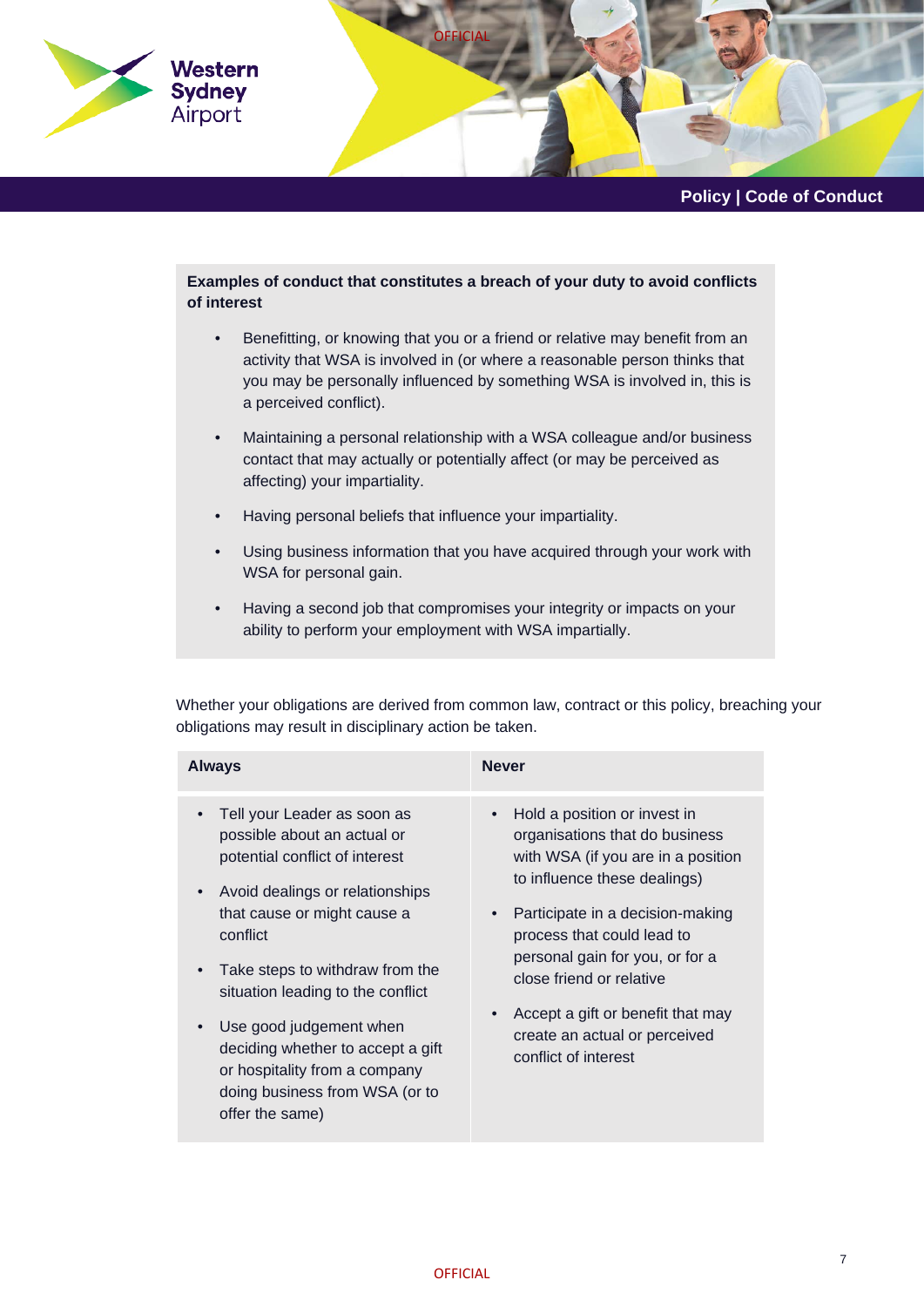

## **7.1 Gifts and Other Benefits**

You may be offered a gift or other benefit by third parties that have, or hope to have, a relationship with WSA. WSA policy prohibits you from accepting gifts or benefits, with the exception of gifts or benefits considered to be of a minor or token nature. For a gift or benefit to be considered minor or token in nature, the gift or benefit must be of a value less than \$100, either as a single instance or cumulatively. For further information about gifts, please refer to our Gifts and Benefits Policy.

It is important to comply with the rules about gifts because where you accept gifts and benefits, it may at the very least create the perception that your ability to act with integrity, impartially and with transparency is impaired.

## **8. Sustainability**

WSA takes its commitment to sustainability seriously. Wherever possible, we will create and implement measures to protect the natural environment and promote responsible use of resources. You should take steps to understand the environmental impacts of your work for WSA and consider ways to minimise the environmental impacts that are associated with your work.

| <b>Always</b>                                                                                                   | <b>Never</b>                                                                           |
|-----------------------------------------------------------------------------------------------------------------|----------------------------------------------------------------------------------------|
| Responsibly use resources<br>$\bullet$<br>and manage waste, including<br>by recycling and re-using<br>materials | Ignore an environmental incident<br>or risk, or wait for another person<br>to raise it |
| Promote responsible<br>$\bullet$<br>environmental practices by our<br>suppliers and other third<br>parties      |                                                                                        |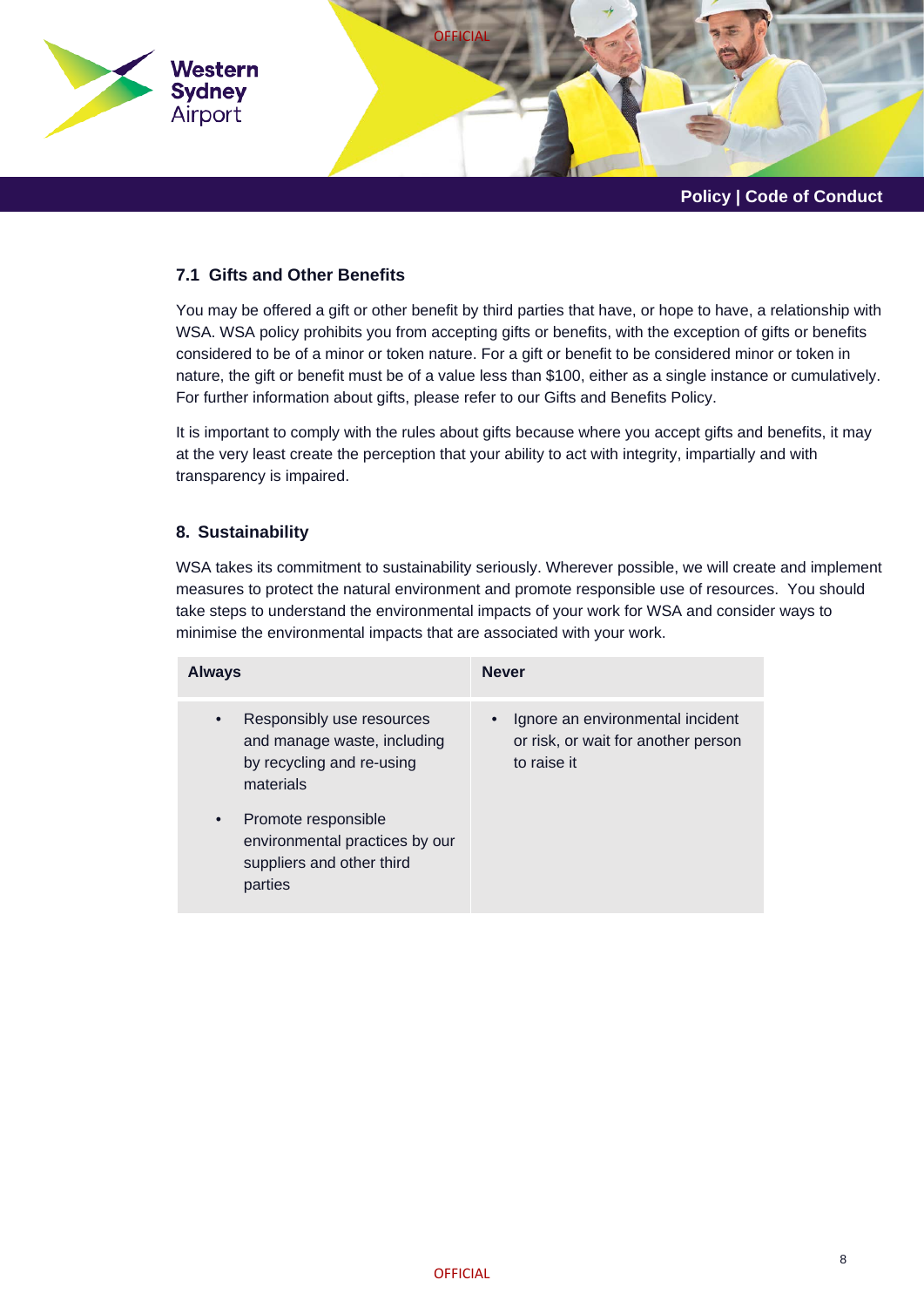

## **9. Health, Safety and Productivity**

WSA is committed to providing a safe, healthy and productive workplace. Employees, contractors and consultants are all required to perform their work safely and comply with relevant operating procedures and workplace rules.

| Always                                                                                                                               | <b>Never</b>                                                           |
|--------------------------------------------------------------------------------------------------------------------------------------|------------------------------------------------------------------------|
| Ensure that your own work and<br>$\bullet$<br>safety are not affected by<br>alcohol or drugs, especially<br>when operating machinery | Ignore or fail to act in response to<br>a work health and safety issue |
| Use protective equipment<br>$\bullet$<br>where provided                                                                              |                                                                        |
| Report all health and safety<br>$\bullet$<br>incidents                                                                               |                                                                        |

If you have concerns about the health, safety or wellbeing of someone at WSA, you should contact your Leader and Work, Health & Safety immediately.

You are encouraged to refer to the Health and Wellbeing Policy and the Work Health and Safety Policy for further information.

#### **10. Using Company Resources**

WSA is committed to providing employees with the technology and tools required to complete all duties effectively and safely.

We are all accountable for ensuring that WSA property (including non-physical assets) is appropriately protected. As a Government Business Enterprise, the company's assets are ultimately owned by the public, so it is even more important that they are used wisely.

WSA materials which are sensitive should be treated as an asset, and kept confidential unless disclosure has been authorised.

If you cease work with WSA, you should return any company property or assets you have been given (see Leaving WSA Guideline).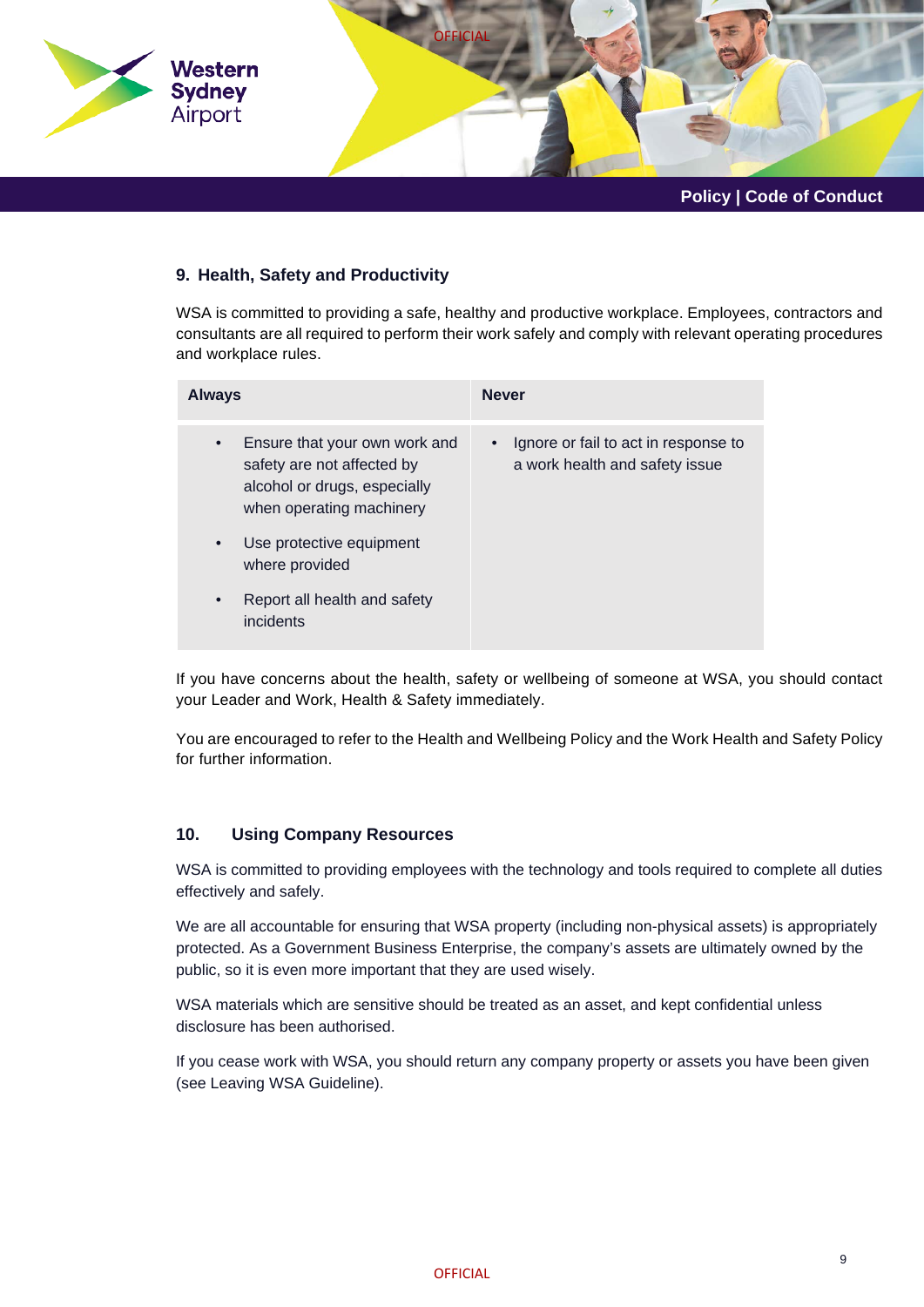

| <b>Always</b>                                                                                                                                                                                                                                                                                                                                            | <b>Never</b>                                                                                                                                                                                                                                                                     |
|----------------------------------------------------------------------------------------------------------------------------------------------------------------------------------------------------------------------------------------------------------------------------------------------------------------------------------------------------------|----------------------------------------------------------------------------------------------------------------------------------------------------------------------------------------------------------------------------------------------------------------------------------|
| Keep WSA assets secure, use<br>$\bullet$<br>them for their intended<br>purpose, and comply with all<br>relevant policies regarding their<br>use<br>Ensure third parties follow<br>$\bullet$<br>relevant WSA policies when<br>dealing with company assets<br>Raise any concerns you might<br>$\bullet$<br>have regarding waste or<br>misuse of WSA assets | Use WSA assets for personal<br>$\bullet$<br>gain or to benefit a third party<br>Publish WSA data, or images<br>$\bullet$<br>of company property online<br>(including on social media)<br>without approval<br>Use a company credit card for<br>$\bullet$<br>personal transactions |

#### **10.1 Use of Technology**

We understand that a reasonable amount of personal use of WSA technology is sometimes needed, however in general, you are expected to only use company assets for WSA business.

*Inappropriate material can include: any illegal material, pornography or sexually explicit material, material that promotes hatred, intolerance, violence or terrorism.*

You must not use WSA technology to access inappropriate material.

When using company technology, you should follow the relevant security protocols, and take steps necessary to prevent unauthorised access to sensitive data.

## **10.2 Intellectual Property**

It is crucial that we all safeguard WSA's intellectual property. It is your responsibility to comply with company policies relating to intellectual property, and also to ensure that you have the appropriate consent before using intellectual property that belongs to a third party.

If you have any doubts about dealing with intellectual property, talk to your Leader or the Legal Team.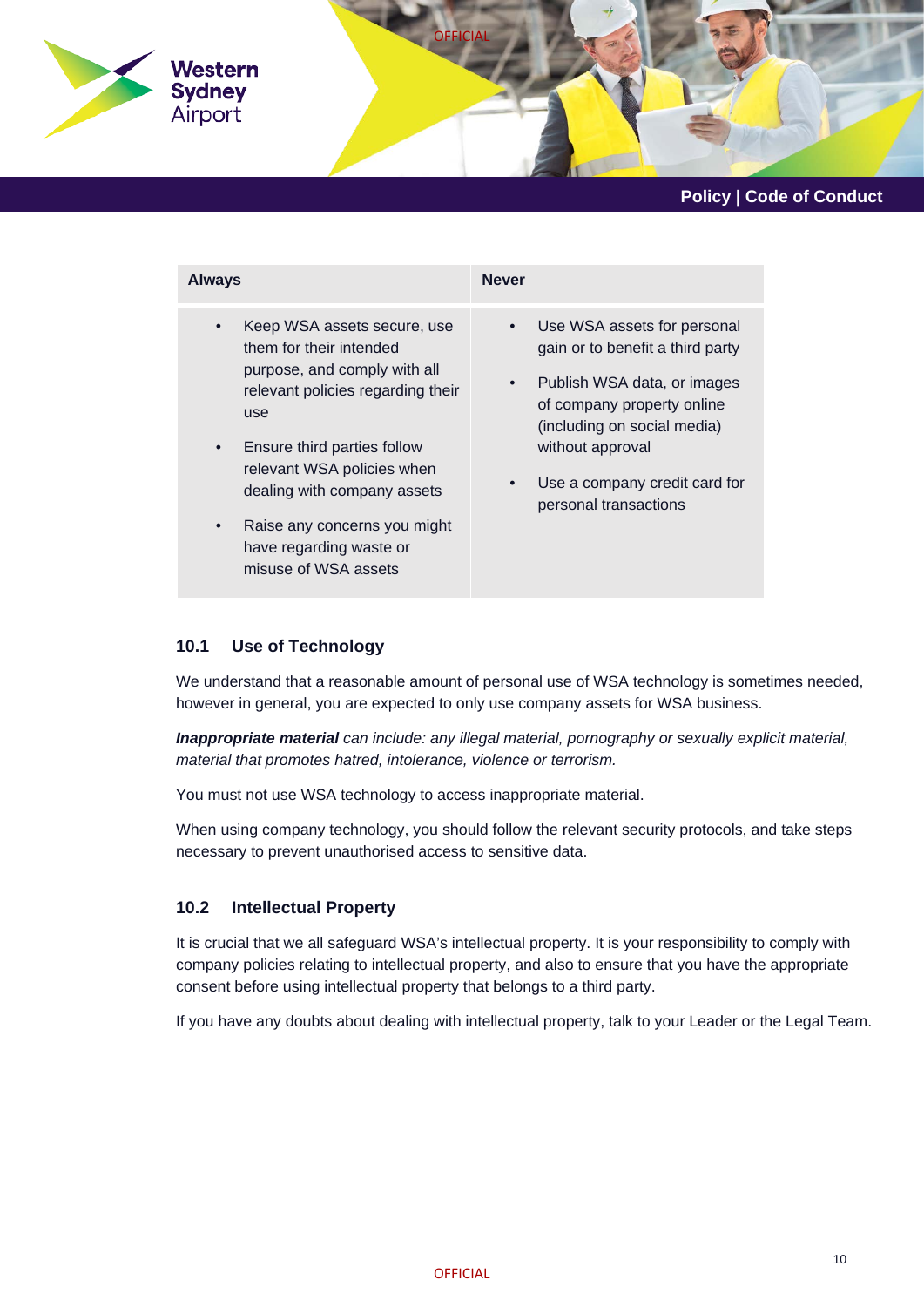

## **11. Our Shared Responsibilities Under the Code**

We are all responsible for ensuring we comply with the Code of Conduct and integrate the values, principles and key behaviours into all aspects of our work. If you feel there may have been a breach of the Code of Conduct, speak to your Leader or People and Culture as soon as possible.

Leaders are responsible for ensuring that the Code is applied in the workplace. Leaders are also responsible for fostering a positive and productive workplace culture by helping their team understand the Code of Conduct and what it means to them.

People and Culture (P&C) is responsible for ensuring everyone is aware of their obligations, responsibilities and rights in relation to the Code of Conduct. Where there is an instance of noncompliance or potential non-compliance, P&C will address these matters as professionally as possible, and seek a prompt and sensitive resolution.

## **12. Disciplinary Action for Non-Compliance**

Failure to comply with the Code of Conduct may lead to disciplinary action, up to and including dismissal.

Before any disciplinary action is finalised, WSA will undertake the appropriate process to determine the factual circumstances of the potential breach. WSA's Disciplinary Policy contains further information.

## **12.1 Summary Dismissal**

Without limiting the circumstances in which termination of employment may occur (or the process by which it may be actioned), please be aware that in instances of serious misconduct or other conduct that justifies summary dismissal, WSA may terminate your employment summarily. This means that WSA may dismiss you without notice of termination.

Summary dismissal may follow a single act of serious misconduct, or may occur where there is a history of serious misconduct. The *Fair Work Regulations 2009 (Cth)* defines the meaning of "serious misconduct" for the purposes of the Fair Work Act as:

- wilful or deliberate behaviour by an employee that is inconsistent with the continuation of the contract of employment;
- conduct that causes serious and imminent risk to the health or safety of a person, or the reputation, viability or profitability of the employer's business;
- the employee, in the course of employment, commits theft, fraud, assault;
- the employee being intoxicated at work; or
- the employee refusing to carry out a lawful and reasonable instruction that is consistent with the employee's contract of employment.

Please refer to WSA's Disciplinary Policy for further information.

#### **OFFICIAL**